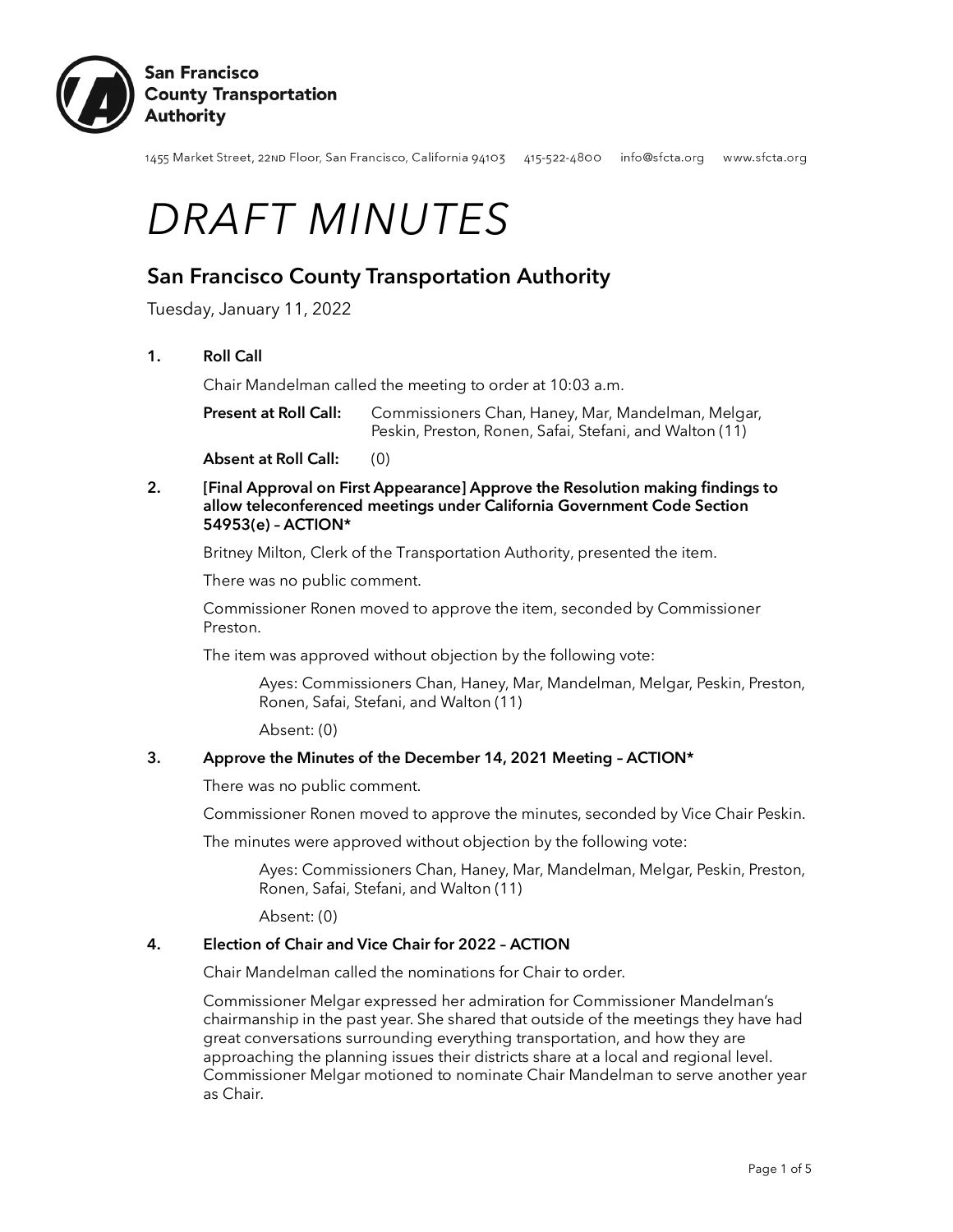

Board Meeting Minutes **Page 2 of 5** and the extent of the extent of the extent of the Page 2 of 5

Commissioner Ronen seconded the motion.

There were no further nominations for Chair.

There was no public comment on the nominations for Chair.

The motion to elect Commissioner Mandelman as Chair was approved without objection by the following vote:

Ayes: Commissioners Chan, Haney, Mar, Mandelman, Melgar, Peskin, Preston, Ronen, Safai, Stefani, and Walton (11)

Absent: (0)

Chair Mandelman thanked his colleagues for reappointing him as Chair and added that there are major tasks ahead of them in the upcoming year including the renewal of sales tax, moving the Downtown Extension forward, and ultimately getting beyond the pandemic, and he looks forward to accomplishing those tasks alongside his colleagues on the Board.

Chair Mandelman called nominations for Vice Chair to order.

Commissioner Chan nominated Vice Chair Peskin to serve another term as Vice Chair. She appreciated his willingness to share his experience as former Chair, supporting Chair Mandelman and helping the Board move forward. She thanked Commissioner Peskin for his service thus far.

Chair Mandelman echoed Commissioner Chan's comments, stating that he appreciates the support and guidance given by Vice Chair Peskin over the last year.

Vice Chair Peskin accepted the nomination and said he looks forward to supporting the Chair in the upcoming year.

There were no further nominations for Vice Chair.

There was no public comment.

Commissioner Chan moved to approve the nomination, seconded by Commissioner Ronen.

The motion to elect Commissioner Peskin as Vice Chair was approved without objection by the following vote:

Ayes: Commissioners Chan, Haney, Mar, Mandelman, Melgar, Peskin, Preston, Ronen, Safai, Stefani, and Walton (11)

Absent: (0)

#### 5. Appoint Up to Two Members to the Community Advisory Committee – ACTION\*

Mike Pickford, Senior Transportation Planner, presented the item per the staff memorandum.

Eric Rozell Prodan Statev, Tre Ely, and Sauod Alzahrani spoke to their interest in and qualifications for serving on the CAC for District 6.

During public comment, Evan Oravec voiced his support for the candidacy of Eric Rozell and said they can't think of a better person to serve for the committee. They added that Mr. Rozell's community improvement efforts have made San Francisco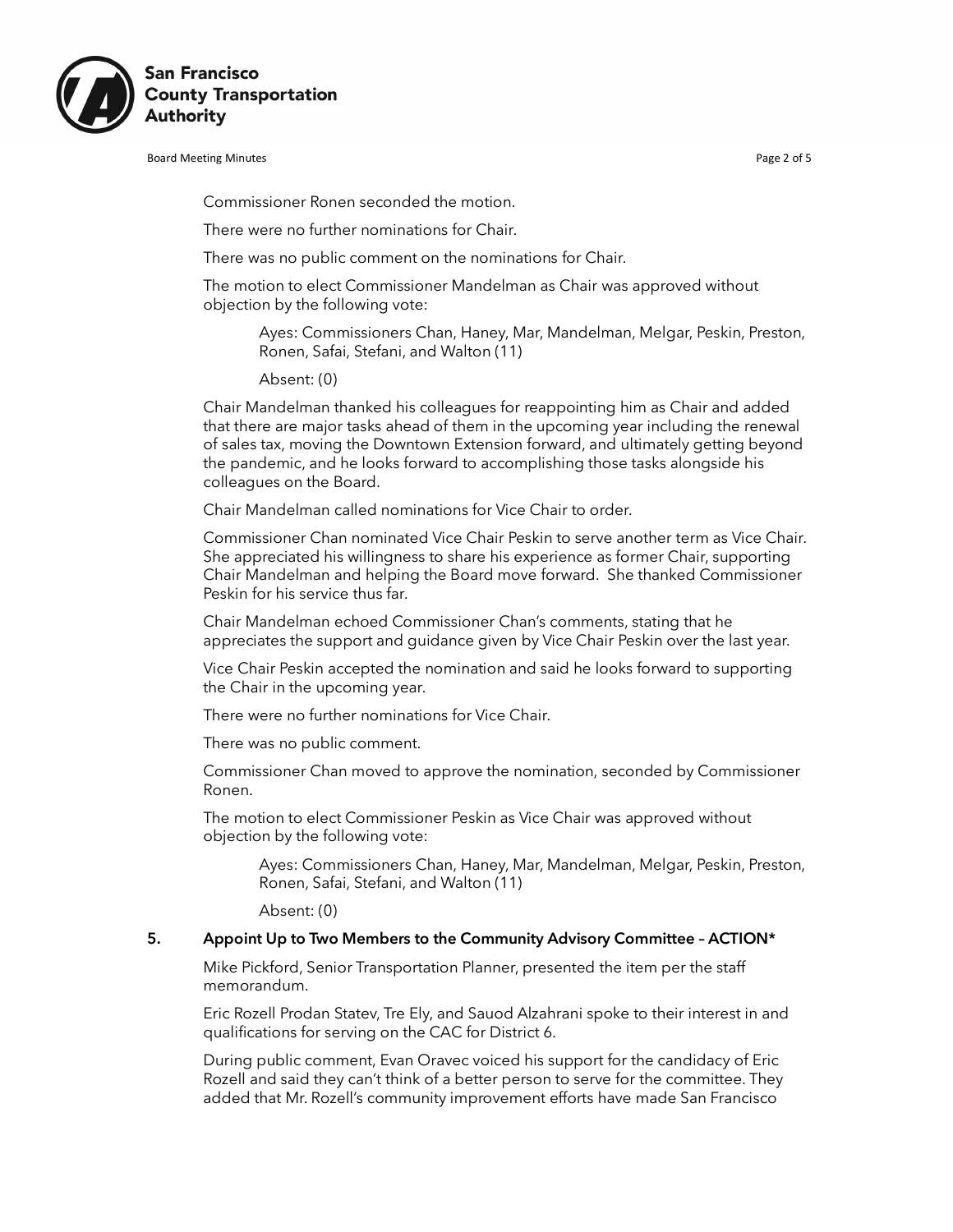

Board Meeting Minutes **Page 3 of 5** and the set of the set of the set of the set of the set of the set of the set of the set of the set of the set of the set of the set of the set of the set of the set of the set of the se

streets safer and he's confident he'll be a great asset to the CAC.

Commissioner Ronen remarked that Kevin Ortiz has been an excellent District 9 representative to date. She added that as an advocate for the Latinx community, and a staffer for Speaker Pelosi, he brings a different dynamic including bringing transportation and funding issues from a federal level to the committee. She expressed her support towards his reappointment and invited her colleagues to join her.

Commissioner Ronen motioned to reappoint Kevin Ortiz to the CAC, seconded by Commissioner Preston.

The item was approved without objection by the following vote:

Ayes: Commissioners Chan, Haney, Mandelman, Melgar, Peskin, Preston, Ronen, Stefani, and Walton (9)

Absent: Commissioners Mar and Safai (2)

Commissioner Haney thanked all the District 6 applicants and said it's wonderful to see so many members of the community step up. He added that he will do what he can to find opportunities to allow them to serve their community on behalf of District 6 and encouraged them to reach out to his office directly. Commissioner Haney continued by expressing that he is proud to nominate Eric Rozell for the District 6 vacancy. He highlighted some of Mr. Rozell's work, stating that he is deeply connected to the community, and has been involved in efforts that have made transportation safer.

Commissioner Haney motioned to appoint Eric Rozell to the CAC, seconded by Commissioner Ronen.

The item was approved without objection by the following vote:

Ayes: Commissioners Chan, Haney, Mar, Mandelman, Melgar, Peskin, Preston, Ronen, Stefani, and Walton (10)

Absent: Commissioner Safai (1)

#### 6. Allocate \$2,163,640 in Prop K Funds, with Conditions, for Two Requests – ACTION\*

Anna LaForte, Deputy Director for Policy and Programming presented the item per the staff memorandum.

Commissioner Melgar commented that paratransit had been a lifeline for District 6 during the COVID-19 pandemic, particularly with transit service reductions.

There was no public comment.

Commissioner Ronen moved to approve the item, seconded by Commissioner Melgar.

The item was approved without objection by the following vote:

Ayes: Commissioners Chan, Haney, Mar, Mandelman, Melgar, Peskin, Preston, Ronen, Safai, Stefani, and Walton (11)

Absent: (0)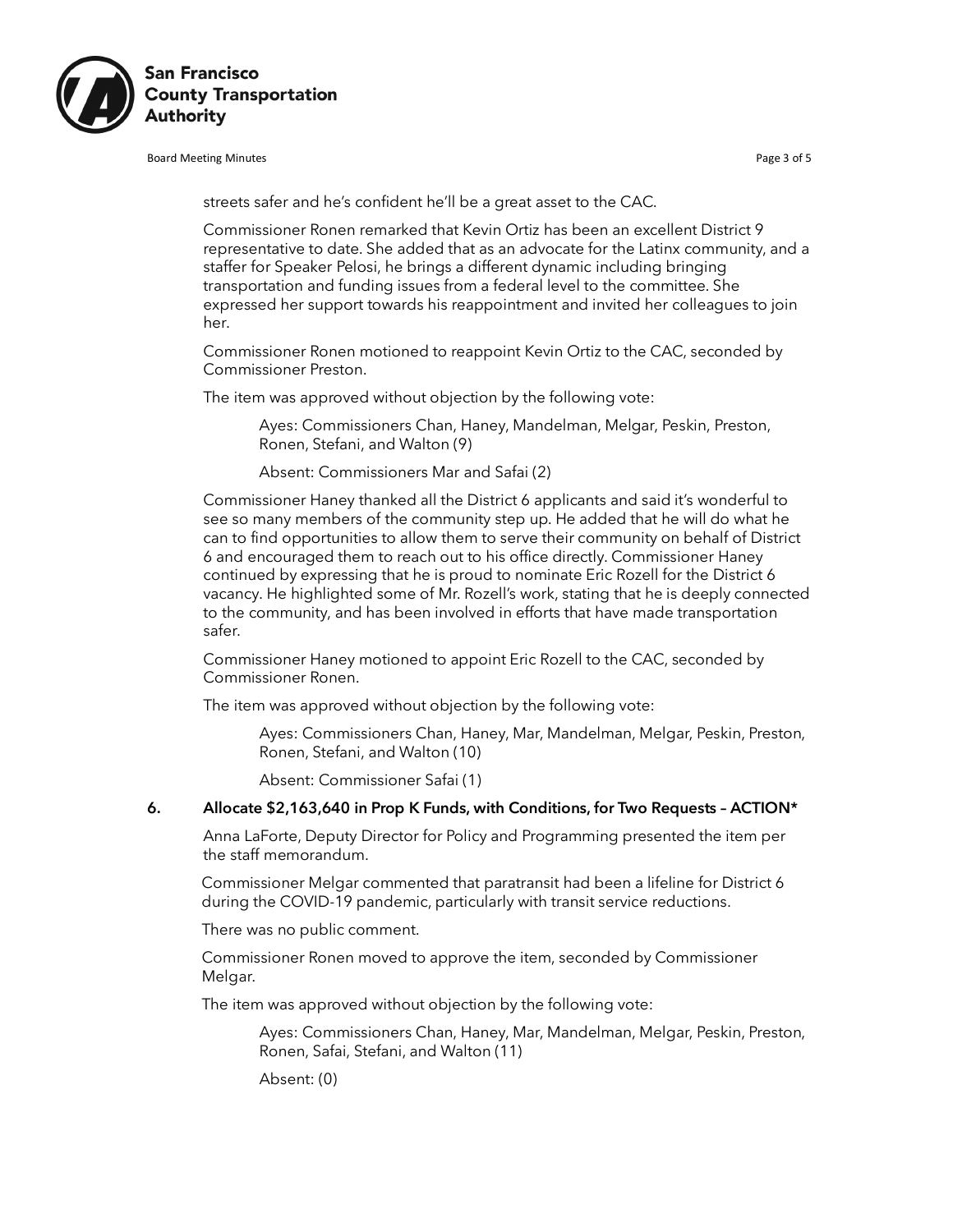

Board Meeting Minutes **Page 4 of 5** and the extent of the extent of the extent of the Page 4 of 5

# 7. Accept the Audit Report for the Fiscal Year Ended June 30, 2021 - ACTION\*

Cynthia Fong, Deputy Director for Finance and Administration introduced the item, and Nathan Edelman, Audit Partner. Eide Bailly LLP presented the item per the staff memorandum.

Prior to the presentation, Commissioner Ronen acknowledged Ms. Fong's exemplary work, and appreciated how her and her team produce clean audits year after year.

During public comment, David Pilpel referenced slide 5 asking if the phrase "passed adjustments" was supposed to read "past adjustments". He concluded his remarks stating that a clean audit is always a good audit.

Mr. Edelman affirmed that it was passed adjustments, which are audit adjustments that were not posted, but passed by the Transportation Authority.

Commissioner Ronen moved to approve the item, seconded by Commissioner Melgar.

The item was approved without objection by the following vote:

Ayes: Commissioners Chan, Haney, Mar, Mandelman, Melgar, Peskin, Preston, Ronen, Stefani, and Walton (10)

Absent: Commissioner Safai (1)

## 8. Approve Programming of \$4,055,000 in Senate Bill 1 Local Partnership Program Formula Funds for Construction of the Yerba Buena Island West Side Bridges Seismic Retrofit Project – ACTION\*

Kaley Lyons, Senior Transportation Planner, and Eric Cordoba, Deputy Director for Capital Projects, presented the item per the staff memorandum.

During public comment, David Pilpel asked about construction staging locations, construction mitigation and how that would impact the Bay Bridge and access to and from Yerba Buena Island and Treasure Island. He also noted it was a 40-month construction project with a constrained site location and access.

Eric Cordoba confirmed that access was limited. He said the Southgate Road project, which was highlighted on one of the presentation slides, would allow them to open the previously closed east bound off ramp to Southgate Road for traffic coming from San Francisco, planned for later this spring. He explained that this would provide the ability to limit vehicular traffic to the western side of the island during construction. He said construction staging had been planned for and incorporated as part of the overall infrastructure need on the island.

Chair Mandelman noted the gap in funding and asked when staff would know if the project was going to construction in 2022.

Mr. Cordoba responded that the next two months were critical, cand staff were working closely with Caltrans Headquarters and other partners and were hoping to come back to the Board in April to award a construction contract in order to begin construction in June.

Commissioner Haney moved to approve the item, seconded by Commissioner Chan.

The item was approved without objection by the following vote: